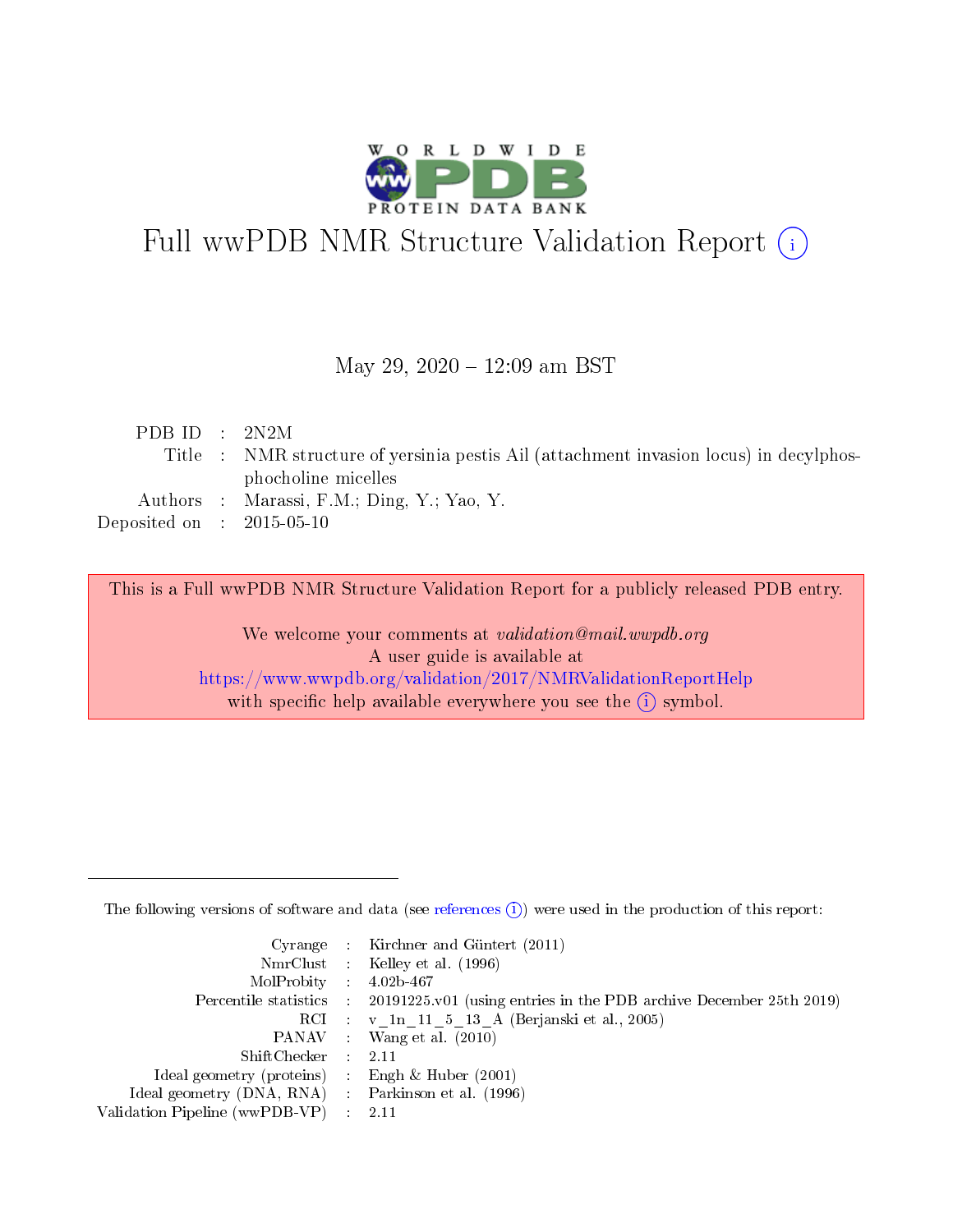# 1 [O](https://www.wwpdb.org/validation/2017/NMRValidationReportHelp#overall_quality)verall quality at a glance  $(i)$

The following experimental techniques were used to determine the structure: SOLUTION NMR

The overall completeness of chemical shifts assignment is 30%.

Percentile scores (ranging between 0-100) for global validation metrics of the entry are shown in the following graphic. The table shows the number of entries on which the scores are based.



| <b>IVIE LETU</b>      | $(\#\text{Entries})$ | $(\#Entries)$ |
|-----------------------|----------------------|---------------|
| Clashscore            | 158937               | 12864         |
| Ramachandran outliers | 154571               | 11451         |
| Sidechain outliers    | 154315               | 11428         |

The table below summarises the geometric issues observed across the polymeric chains and their fit to the experimental data. The red, orange, yellow and green segments indicate the fraction of residues that contain outliers for  $>=3, 2, 1$  and 0 types of geometric quality criteria. A cyan segment indicates the fraction of residues that are not part of the well-defined cores, and a grey segment represents the fraction of residues that are not modelled. The numeric value for each fraction is indicated below the corresponding segment, with a dot representing fractions  $\epsilon = 5\%$ 

| <b>NIOI</b> | ${\bf Chain}$ | Length | Quality of chain |     |     |
|-------------|---------------|--------|------------------|-----|-----|
|             |               | 156    | 56%              | 11% | 33% |

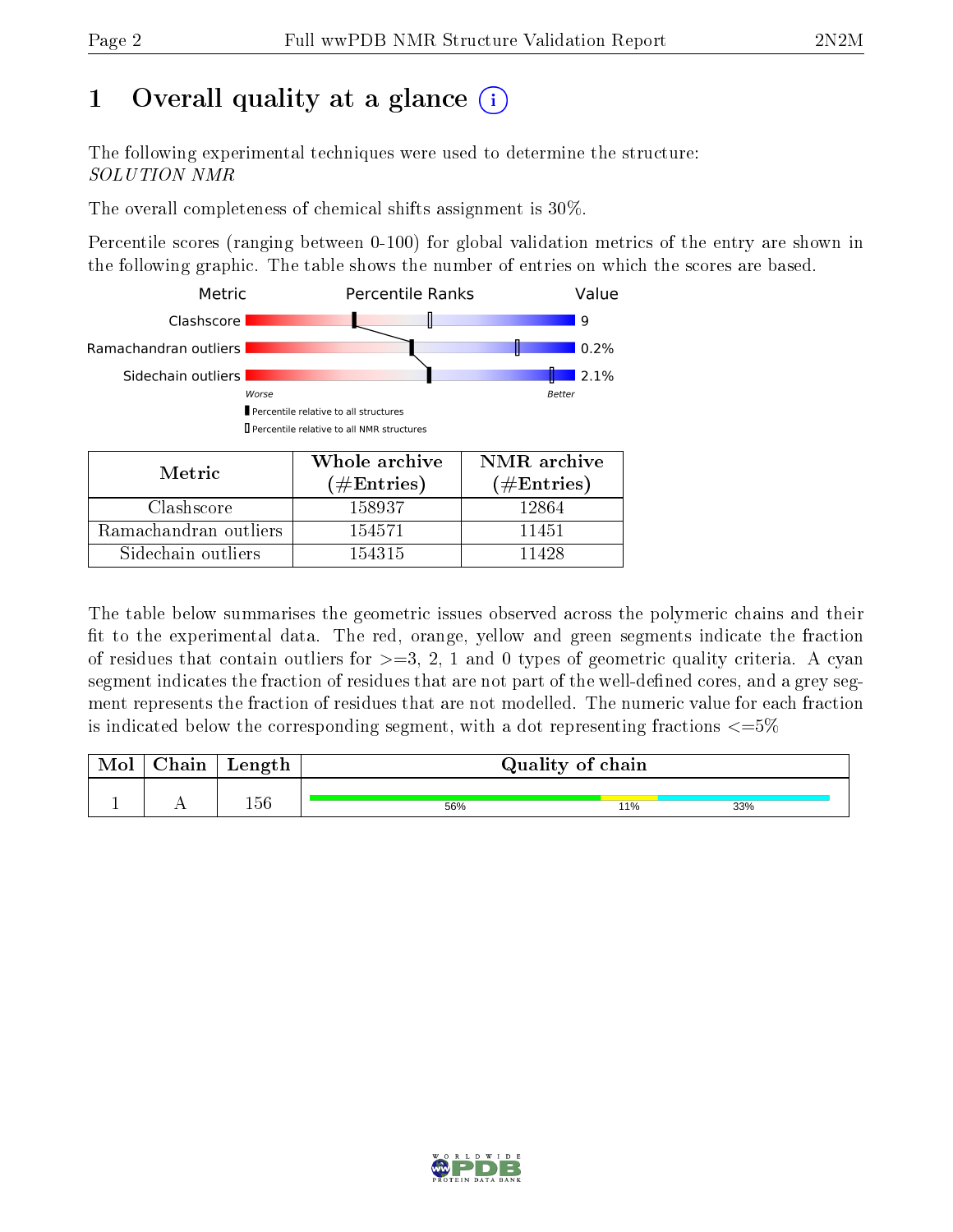# 2 Ensemble composition and analysis  $(i)$

This entry contains 10 models. Model 3 is the overall representative, medoid model (most similar to other models). The authors have identified model 1 as representative, based on the following criterion: lowest energy.

The following residues are included in the computation of the global validation metrics.

| Well-defined (core) protein residues            |                                  |  |
|-------------------------------------------------|----------------------------------|--|
| Well-defined core $\vert$ Residue range (total) | Backbone RMSD (A)   Medoid model |  |
| A:4-A:16, A:25-A:36, A:42-                      | 0.40                             |  |
| A:52, A:68-A:97, A:113-                         |                                  |  |
| A:138, A:144-A:155 $(104)$                      |                                  |  |

Ill-defined regions of proteins are excluded from the global statistics.

Ligands and non-protein polymers are included in the analysis.

The models can be grouped into 2 clusters and 1 single-model cluster was found.

| Cluster number        | Models               |
|-----------------------|----------------------|
|                       | 1, 2, 3, 4, 5, 9, 10 |
|                       |                      |
| Single-model clusters |                      |

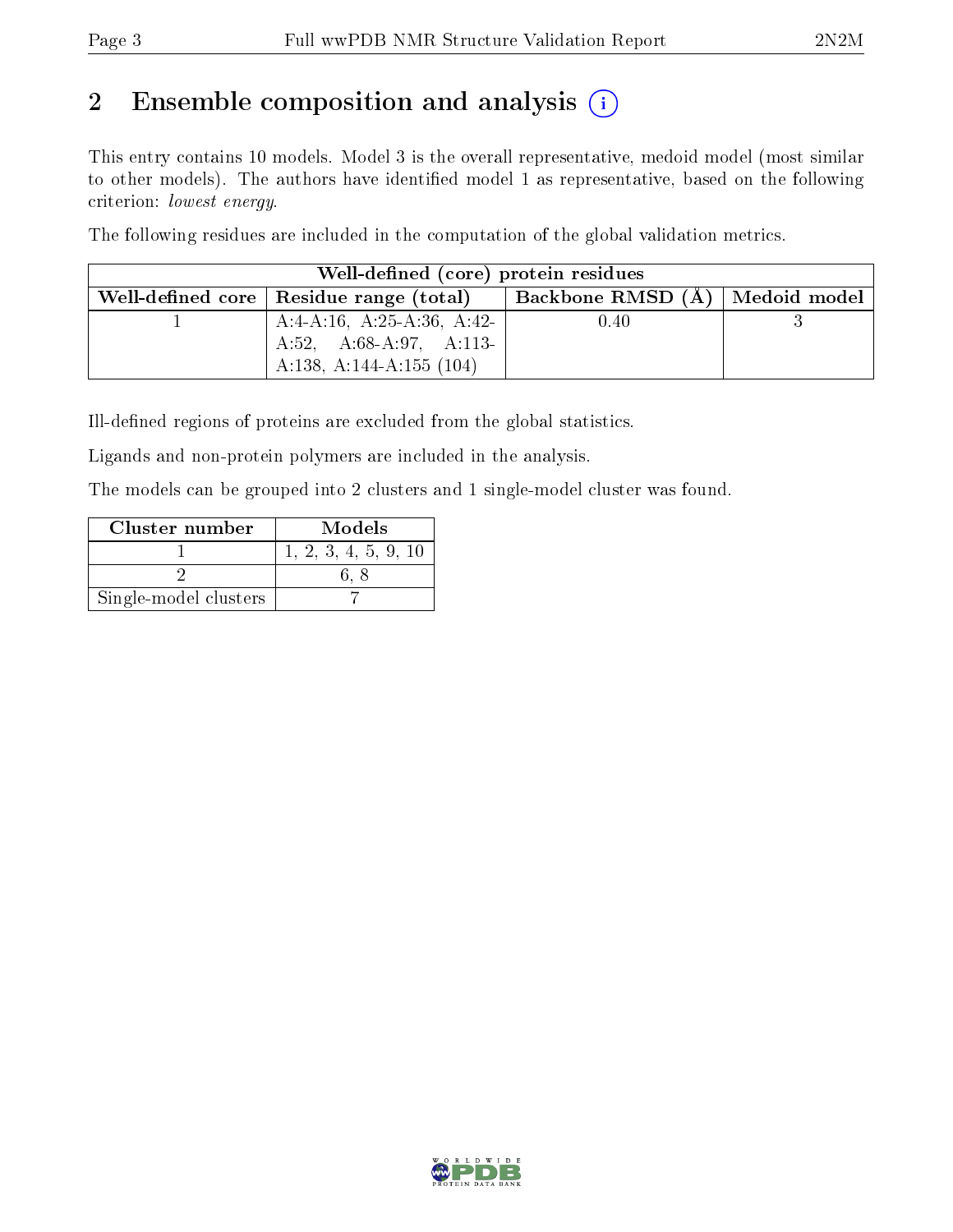# 3 Entry composition (i)

There is only 1 type of molecule in this entry. The entry contains 2424 atoms, of which 1183 are hydrogens and 0 are deuteriums.

Molecule 1 is a protein called Outer membrane protein X.

| Mol | Chain | $\vert$ Residues |             |     | Atoms |     |     | Trace ' |
|-----|-------|------------------|-------------|-----|-------|-----|-----|---------|
|     |       | 156              | $\rm Total$ |     |       |     |     |         |
|     |       |                  | 2424        | 796 | 1183  | 208 | 236 |         |

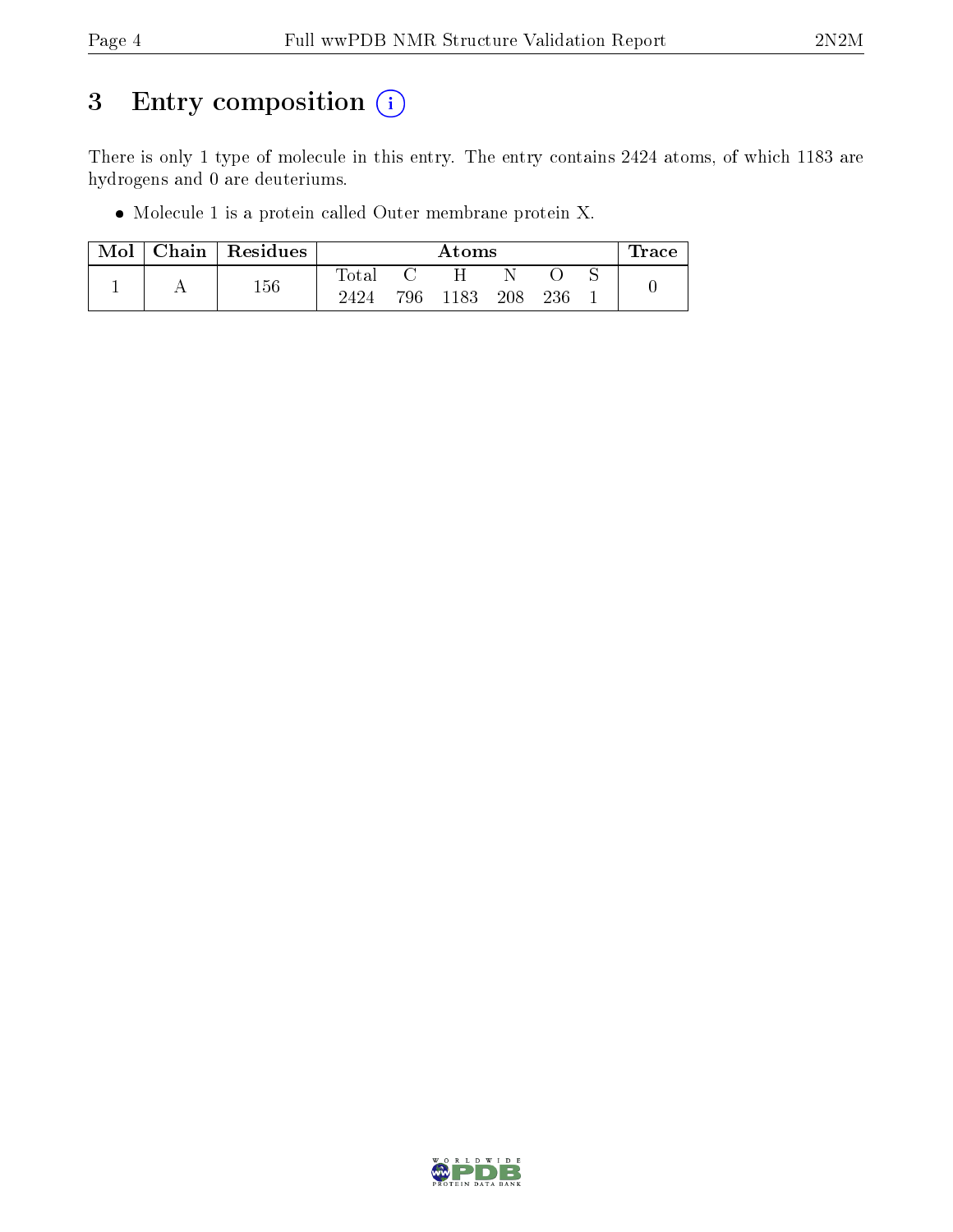# 4 Residue-property plots  $\binom{1}{1}$

# <span id="page-4-0"></span>4.1 Average score per residue in the NMR ensemble

These plots are provided for all protein, RNA and DNA chains in the entry. The first graphic is the same as shown in the summary in section 1 of this report. The second graphic shows the sequence where residues are colour-coded according to the number of geometric quality criteria for which they contain at least one outlier: green  $= 0$ , yellow  $= 1$ , orange  $= 2$  and red  $= 3$  or more. Stretches of 2 or more consecutive residues without any outliers are shown as green connectors. Residues which are classified as ill-defined in the NMR ensemble, are shown in cyan with an underline colour-coded according to the previous scheme. Residues which were present in the experimental sample, but not modelled in the final structure are shown in grey.

• Molecule 1: Outer membrane protein X



# 4.2 Scores per residue for each member of the ensemble

Colouring as in section [4.1](#page-4-0) above.

## 4.2.1 Score per residue for model 1

• Molecule 1: Outer membrane protein X



## 4.2.2 Score per residue for model 2

• Molecule 1: Outer membrane protein X

Chain A:54% 12% 33%

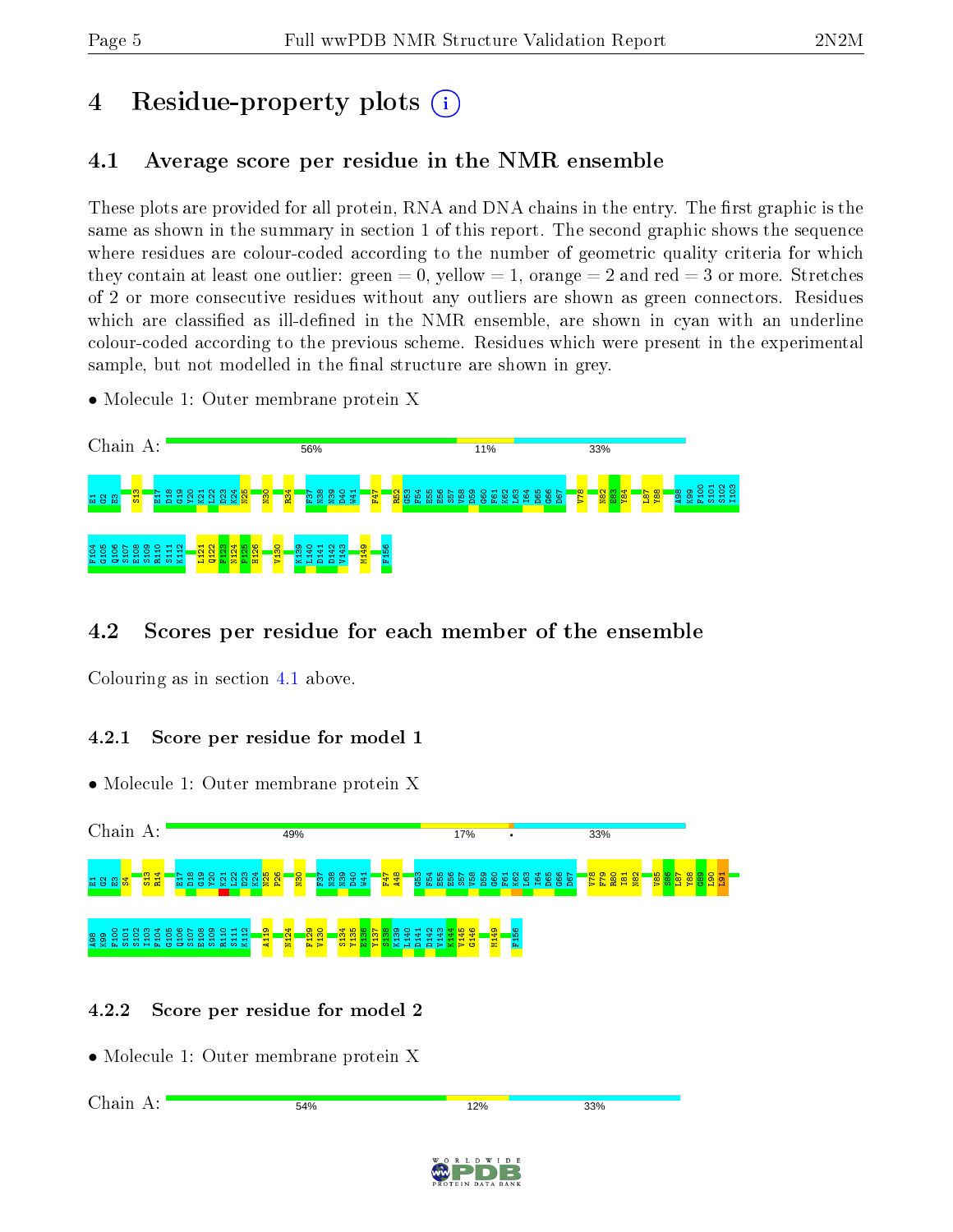# $\frac{13}{13}$ 5338  $\frac{13}{13}$ 8  $\frac{13}{13}$   $\frac{13}{13}$   $\frac{13}{13}$   $\frac{13}{13}$   $\frac{13}{13}$   $\frac{13}{13}$   $\frac{13}{13}$   $\frac{13}{13}$   $\frac{13}{13}$   $\frac{13}{13}$   $\frac{13}{13}$   $\frac{13}{13}$   $\frac{13}{13}$   $\frac{13}{13}$   $\frac{13}{13}$   $\frac{13}{13}$  8 8 5 8 8 9 9 1 1 3 <mark>- 5 8 8 8 - 6 - 6 - 6</mark> 9 9 1 9 9 - 9 - 8 5 8 5<br>8 8 5 8 8 9 1 1 1 - 7 - 5 8 9 - 6 9 - 7 9 1 0 1

# 4.2.3 Score per residue for model 3 (medoid)

• Molecule 1: Outer membrane protein X



- 4.2.4 Score per residue for model 4
- Molecule 1: Outer membrane protein X



- 4.2.5 Score per residue for model 5
- Molecule 1: Outer membrane protein X



## 4.2.6 Score per residue for model 6

• Molecule 1: Outer membrane protein X

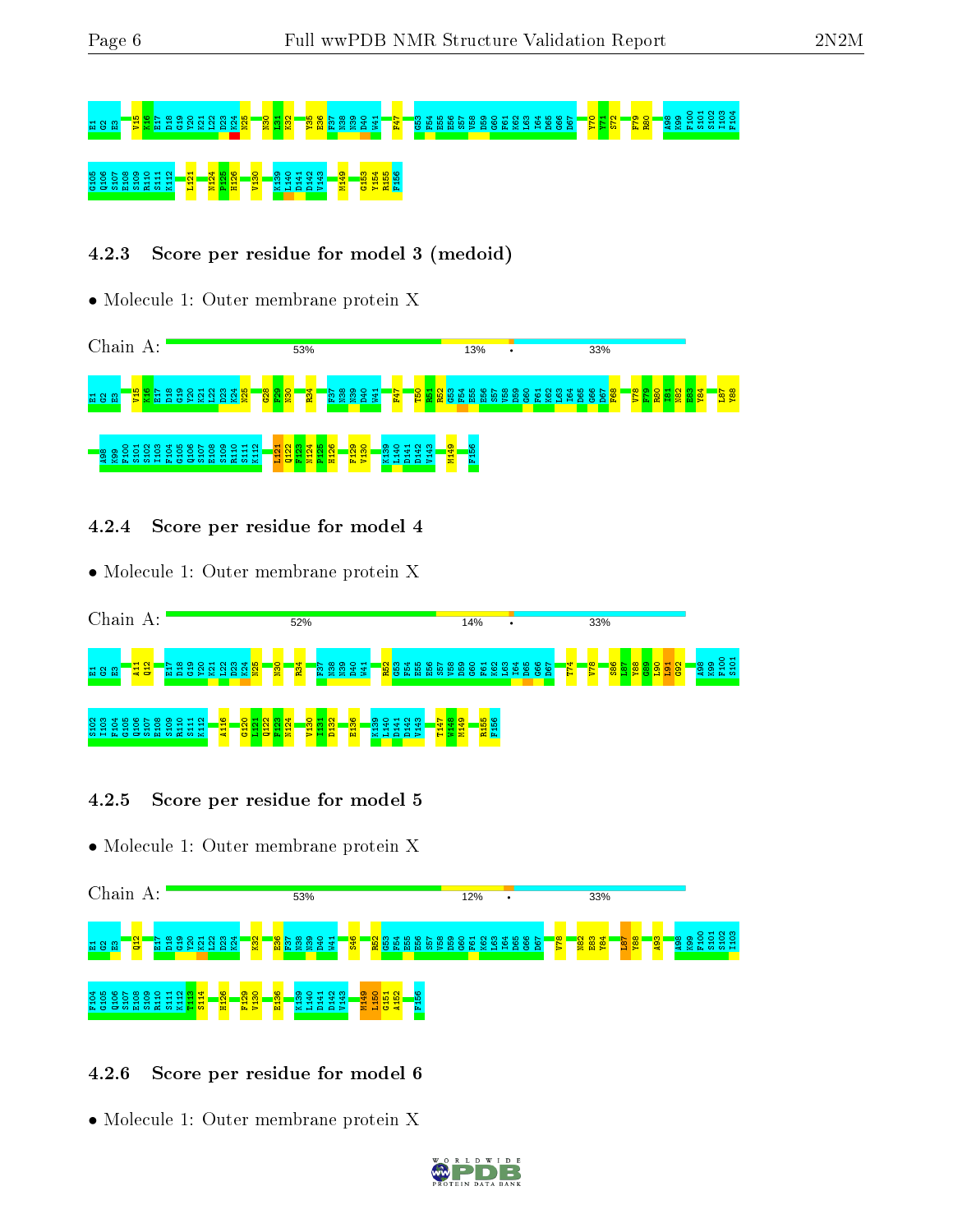

## 4.2.7 Score per residue for model 7

• Molecule 1: Outer membrane protein X



4.2.8 Score per residue for model 8

• Molecule 1: Outer membrane protein X

| Chain          |   |        | A:                                  |        |                              |              |            |                 |   |                |                |              |        |            | 51%        |            |          |                   |                        |                              |             |          |                  |            |         |               |        | 15% |   |        |      | $\bullet$ |  |  | 33% |        |                |        |            |                 |   |                  |           |
|----------------|---|--------|-------------------------------------|--------|------------------------------|--------------|------------|-----------------|---|----------------|----------------|--------------|--------|------------|------------|------------|----------|-------------------|------------------------|------------------------------|-------------|----------|------------------|------------|---------|---------------|--------|-----|---|--------|------|-----------|--|--|-----|--------|----------------|--------|------------|-----------------|---|------------------|-----------|
| <b>보유명</b>     |   | −<br>륗 | 島<br>륩                              |        | $\boldsymbol{\omega}$<br>로 표 |              | <b>B18</b> | $\frac{38}{20}$ | ≌ |                | 8              | ₩<br>오달      |        | <b>P26</b> | <b>R27</b> | <b>osu</b> |          |                   | <mark>pa</mark><br>195 | 86                           | <b>i</b> si |          | i <u>8</u><br>18 | <b>BAO</b> | 341     | $\frac{d}{d}$ | R51    | 豎   | 鴲 | ю<br>÷ | - 52 |           |  |  |     | ю<br>⌒ | $\circ$ $\sim$ | N<br>Σ | <b>844</b> | N <sub>82</sub> | 留 | <b><u>g4</u></b> | <b>88</b> |
| ాణ<br><b>Q</b> | ന |        | $\circ$ $\cdot$<br><b>The State</b> | $\sim$ | ന                            | - -<br>The c | έ'n        | ິ               | m | ഹ<br><b>TO</b> | $\circ$<br>άm. | $\mathbf{H}$ | $\sim$ | 호흡분        | ョ          | Ñ          | ನಿ<br>흉리 | $\mathbb{Z}$<br>률 |                        | $\overline{\mathbf{S}}$<br>Ξ |             | စ္က<br>큧 | ဒ္ဓ<br>石         | ÷<br>75)   | a,<br>룸 | ఞ<br>s        | 4<br>륳 | P.  |   |        |      |           |  |  |     |        |                |        |            |                 |   |                  |           |

## 4.2.9 Score per residue for model 9

• Molecule 1: Outer membrane protein X



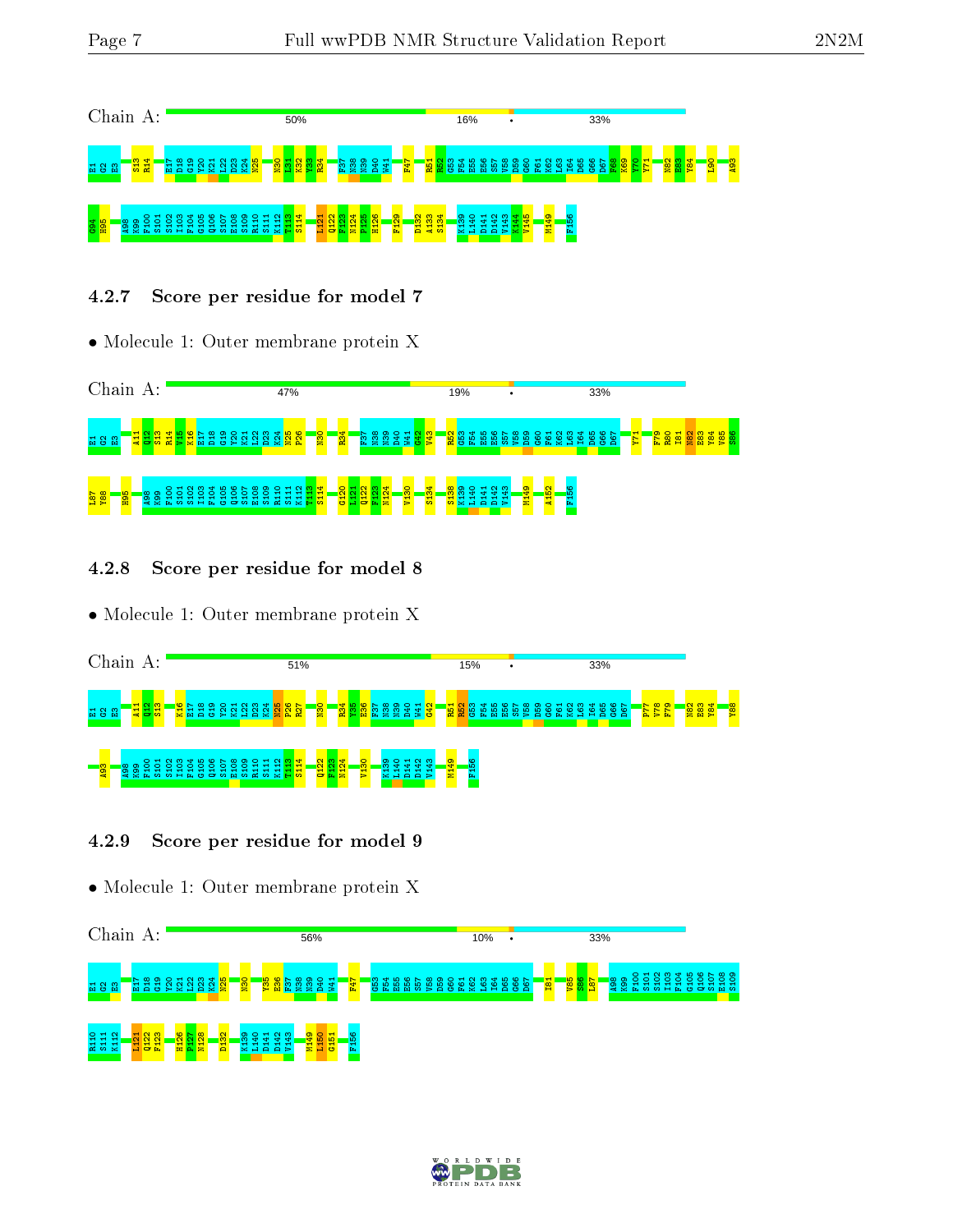## 4.2.10 Score per residue for model 10

• Molecule 1: Outer membrane protein X



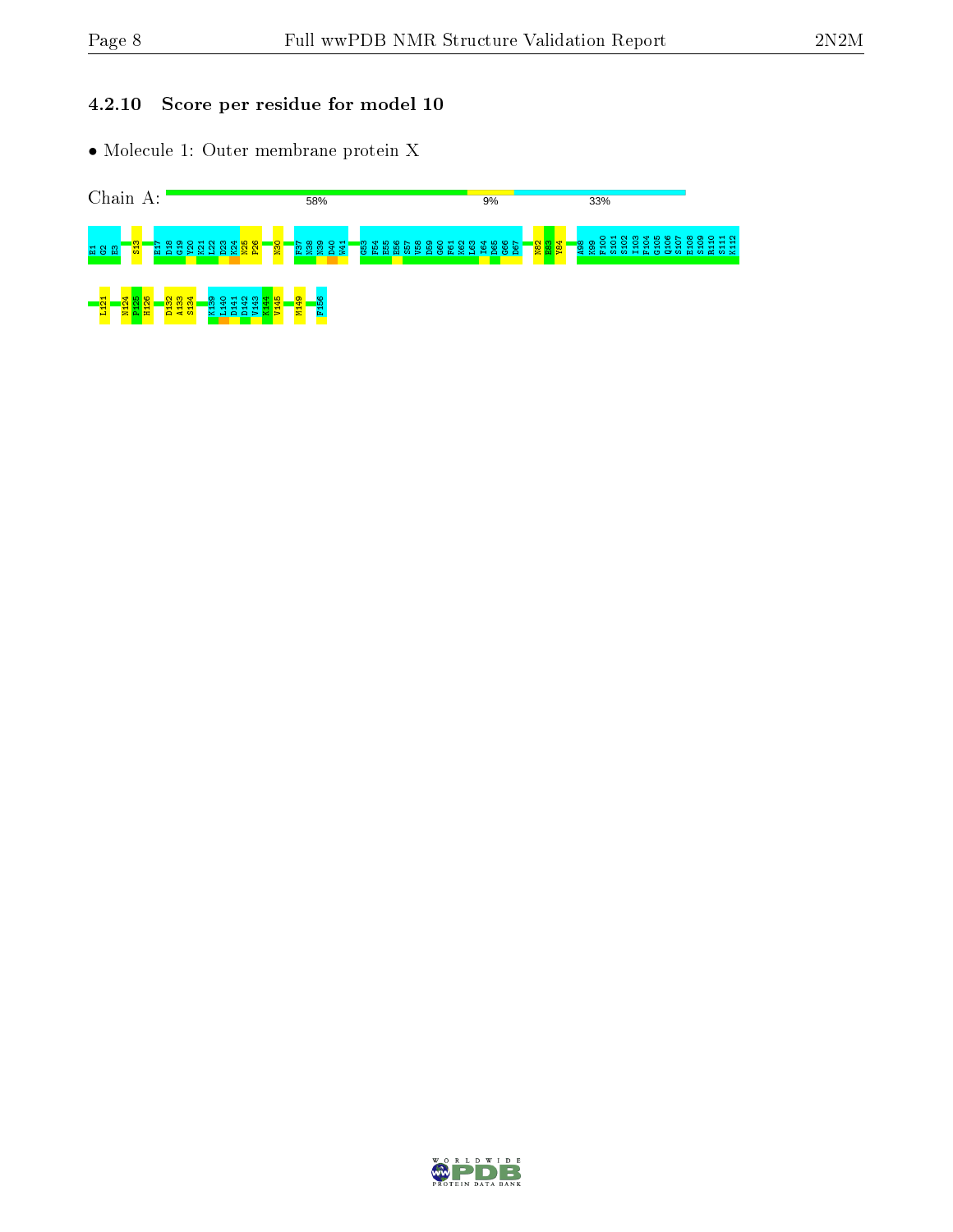# 5 Refinement protocol and experimental data overview  $\binom{1}{k}$

The models were refined using the following method: *simulated annealing*.

Of the 100 calculated structures, 10 were deposited, based on the following criterion: structures with the least restraint violations.

The following table shows the software used for structure solution, optimisation and refinement.

| Software name   Classification |                    | <b>Version</b> |
|--------------------------------|--------------------|----------------|
| ' X-PLOR NIH-                  | structure solution |                |
| - X-PLOR NIH                   | refinement         |                |

The following table shows chemical shift validation statistics as aggregates over all chemical shift files. Detailed validation can be found in section [7](#page-15-0) of this report.

| Chemical shift file(s)                       | input cs.cif |
|----------------------------------------------|--------------|
| Number of chemical shift lists               |              |
| Total number of shifts                       | 572          |
| Number of shifts mapped to atoms             | 572          |
| Number of unparsed shifts                    |              |
| Number of shifts with mapping errors         |              |
| Number of shifts with mapping warnings       |              |
| Assignment completeness (well-defined parts) |              |

No validations of the models with respect to experimental NMR restraints is performed at this time.

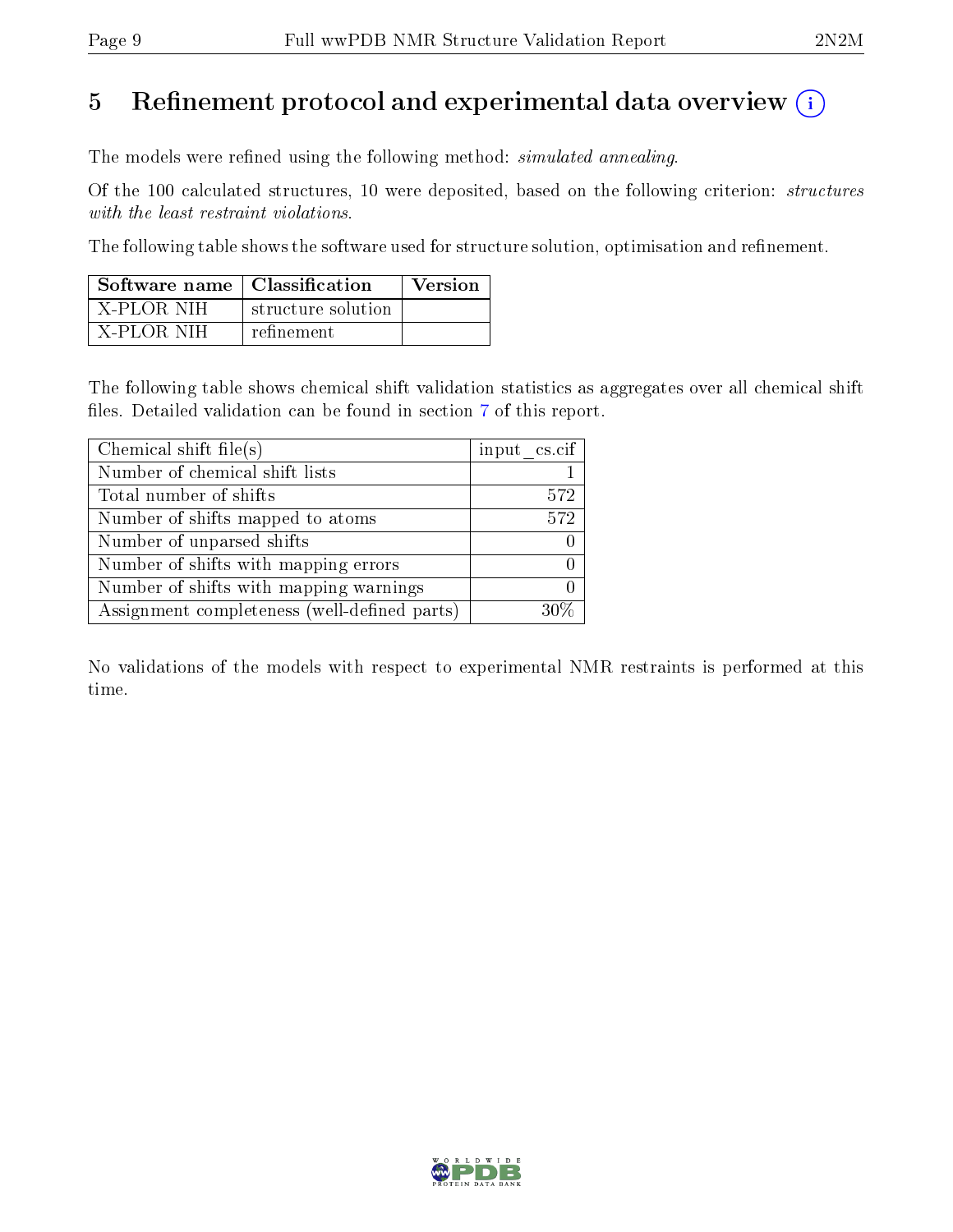# 6 Model quality  $(i)$

# 6.1 Standard geometry  $(i)$

There are no covalent bond-length or bond-angle outliers.

There are no bond-length outliers.

There are no bond-angle outliers.

There are no chirality outliers.

There are no planarity outliers.

# 6.2 Too-close contacts  $(i)$

In the following table, the Non-H and H(model) columns list the number of non-hydrogen atoms and hydrogen atoms in each chain respectively. The H(added) column lists the number of hydrogen atoms added and optimized by MolProbity. The Clashes column lists the number of clashes averaged over the ensemble.

|     |     |      | Mol   Chain   Non-H   H(model)   H(added)   Clashes |      |            |
|-----|-----|------|-----------------------------------------------------|------|------------|
|     |     | 821  | 803                                                 | 801  | $15{\pm}5$ |
| All | All | 8210 | 8030                                                | 8010 | 149.       |

The all-atom clashscore is defined as the number of clashes found per 1000 atoms (including hydrogen atoms). The all-atom clashscore for this structure is 9.

| $\boldsymbol{\mathrm{Atom}\text{-}1}$ | Atom-2               | $Clash(\AA)$ | Distance(A) | Models         |                |
|---------------------------------------|----------------------|--------------|-------------|----------------|----------------|
|                                       |                      |              |             | Worst          | Total          |
| 1:A:121:LEU:N                         | 1:A:121:LEU:HD22     | 0.80         | 1.91        | 3              | 1              |
| 1: A:124: ASN:OD1                     | 1: A: 130: VAL: HG13 | 0.75         | 1.82        | 8              | 3              |
| 1:A:93:ALA:HB1                        | 1:A:114:SER:O        | 0.65         | 1.91        | 5              | 3              |
| 1:A:124:ASN:OD1                       | 1: A: 130: VAL: HG23 | 0.64         | 1.93        | $\overline{4}$ | $\mathbf{1}$   |
| 1:A:119:ALA:HB3                       | 1: A: 135: TYR: OH   | 0.63         | 1.93        |                | 1              |
| 1:A:34:ARG:NH1                        | 1: A: 122: GLN: NE2  | 0.62         | 2.47        | 3              | $\overline{2}$ |
| 1:A:27:ARG:NH2                        | 1:A:51:ARG:NE        | 0.61         | 2.48        | 8              | $\mathbf{1}$   |
| 1: A:30: ASN:HD21                     | 1: A:32: LYS: NZ     | 0.61         | 1.93        | $\overline{2}$ | 1              |
| 1:A:34:ARG:NH1                        | 1: A: 122: GLN: HE22 | 0.61         | 1.93        | $\overline{7}$ | 1              |
| 1:A:121:LEU:N                         | 1:A:121:LEU:CD2      | 0.60         | 2.64        | 3              | 1              |
| 1:A:27:ARG:NH2                        | 1:A:51:ARG:HE        | 0.60         | 1.93        | 8              | 1              |
| 1: A:30: ASN:HD21                     | 1: A:32: LYS: HZ3    | 0.59         | 1.38        | $\overline{2}$ | 1              |
| 1:A:34:ARG:NH2                        | 1: A: 122: GLN: HE22 | 0.59         | 1.96        | 6              | $\mathbf{1}$   |
| 1:A:30:ASN:ND2                        | 1: A:149:MET:SD      | 0.58         | 2.75        |                | 3              |

All unique clashes are listed below, sorted by their clash magnitude.

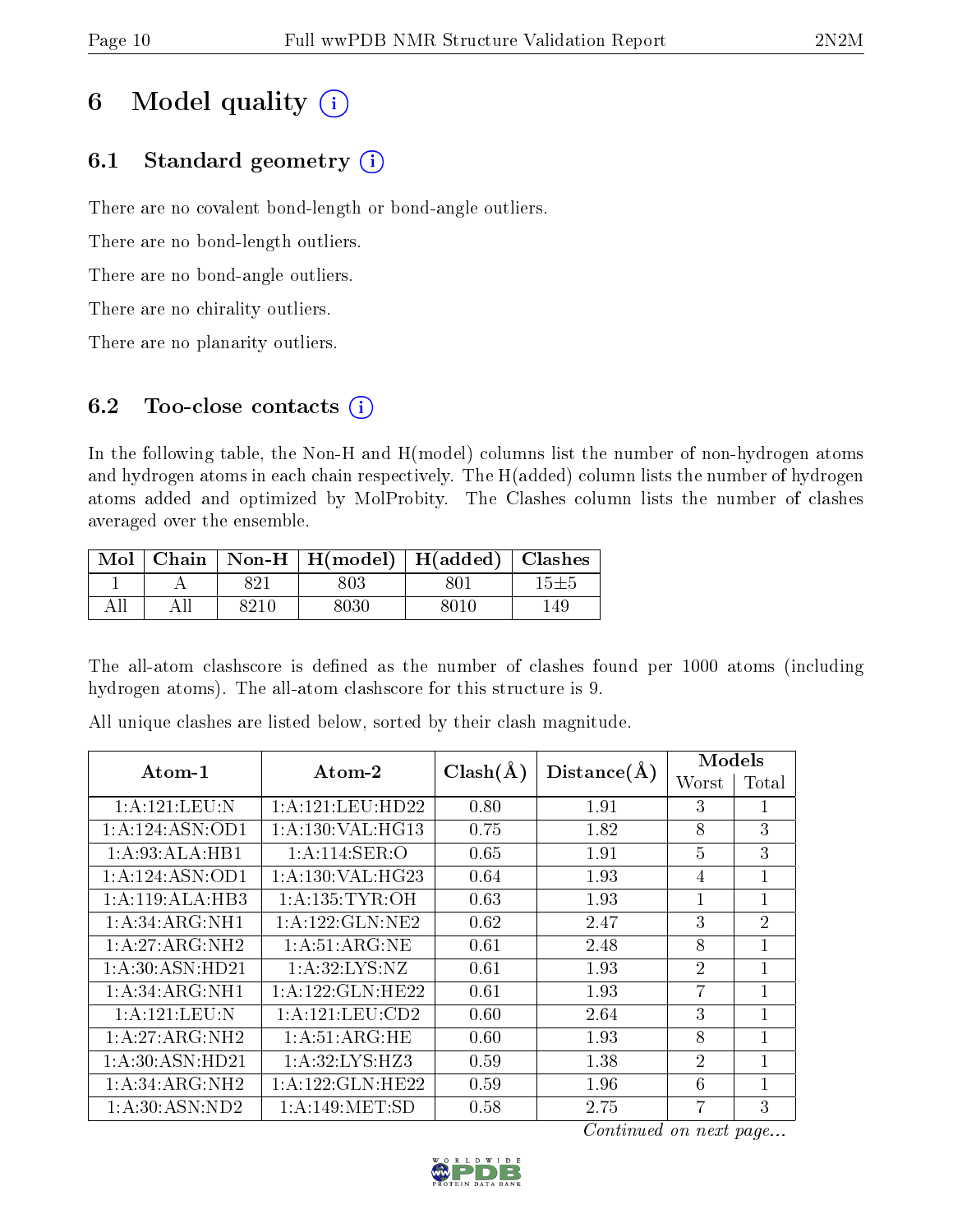| Continuea from previous page |                     | $Clash(\AA)$ |                   | <b>Models</b>    |                |
|------------------------------|---------------------|--------------|-------------------|------------------|----------------|
| Atom-1                       | Atom-2              |              | Distance(A)       | Worst            | Total          |
| 1:A:150:LEU:HD13             | 1: A: 151: GLY: N   | 0.57         | 2.14              | $\overline{5}$   | $\overline{2}$ |
| $1:A:\overline{34:ARG:HH11}$ | 1:A:122:GLN:HE22    | 0.57         | 1.42              | $\overline{7}$   | $\mathbf{1}$   |
| 1:A:34:ARG:HH12              | 1: A: 122: GLN: NE2 | 0.57         | 1.97              | $\boldsymbol{3}$ | $\mathbf{1}$   |
| 1:A:13:SER:O                 | 1:A:26:PRO:CD       | 0.56         | 2.54              | $\overline{8}$   | 4              |
| 1:A:14:ARG:HH21              | 1: A: 16: LYS: NZ   | 0.56         | 1.98              | $\overline{7}$   | $\mathbf{1}$   |
| $1:\overline{A:83:GLU:O}$    | 1: A:85:VAL:HG13    | 0.56         | 1.99              | $\overline{7}$   | $\overline{1}$ |
| 1: A:90: LEU:O               | 1:A:91:LEU:HD22     | 0.54         | 2.02              | $\mathbf{1}$     | $\mathbf{1}$   |
| 1:A:27:ARG:HH22              | 1:A:51:ARG:NH2      | 0.53         | 2.01              | $8\,$            | $\mathbf{1}$   |
| 1:A:79:PHE:CE2               | 1: A:80: ARG:O      | 0.53         | 2.62              | 7                | $\overline{3}$ |
| 1: A:30: ASN:ND2             | 1:A:47:PHE:O        | 0.53         | 2.42              | $\mathfrak{Z}$   | $\overline{2}$ |
| 1: A:30: ASN:ND2             | 1: A:32: LYS: NZ    | 0.53         | $\overline{2.56}$ | $\overline{2}$   | $\overline{1}$ |
| 1: A:70:TYR:CE2              | 1:A:72:SER:OG       | 0.53         | 2.60              | $\overline{2}$   | $\mathbf 1$    |
| 1: A:32: LYS: NZ             | 1:A:132:ASP:OD2     | 0.53         | 2.42              | 6                | $\mathbf{1}$   |
| 1: A: 122: GLN: HE21         | 1:A:130:VAL:CG1     | 0.53         | 2.17              | $8\,$            | $\mathbf{1}$   |
| 1:A:91:LEU:HD13              | 1:A:92:GLY:N        | 0.53         | 2.19              | $\overline{4}$   | $\overline{1}$ |
| 1: A.92: GLY: C              | 1: A:116: ALA:HB3   | 0.53         | 2.24              | $\overline{4}$   | $\mathbf{1}$   |
| 1:A:126:HIS:ND1              | 1:A:128:ASN:OD1     | 0.52         | 2.41              | $\overline{9}$   | $\mathbf{1}$   |
| 1:A:34:ARG:NH1               | 1: A: 122: GLN: OE1 | 0.52         | 2.42              | $\overline{4}$   | $\mathbf{1}$   |
| 1:A:34:ARG:HH21              | 1:A:122:GLN:HE22    | 0.52         | 1.45              | $6\phantom{.}6$  | $\overline{1}$ |
| 1: A:82: ASN:O               | 1: A:84:TYR:CD2     | 0.52         | 2.62              | $\overline{3}$   | $\mathbf{1}$   |
| 1:A:122:GLN:NE2              | 1: A: 132: ASP: OD1 | 0.51         | 2.43              | $\overline{9}$   | $\overline{1}$ |
| 1:A:130:VAL:O                | 1:A:152:ALA:HB1     | 0.51         | 2.05              | $\mathbf 5$      | $\sqrt{2}$     |
| 1: A:34: ARG:NH2             | 1:A:36:GLU:OE2      | 0.51         | 2.43              | $\overline{8}$   | $\mathbf{1}$   |
| 1: A:119:ALA:O               | 1: A: 135: TYR: CD1 | 0.51         | 2.63              | $\mathbf{1}$     | $\mathbf{1}$   |
| 1:A:119:ALA:O                | 1: A: 135: TYR: CE1 | 0.51         | 2.63              | $\mathbf{1}$     | $\mathbf{1}$   |
| 1: A:154:TYR:CE2             | 1:A:155:ARG:O       | 0.51         | $\overline{2.64}$ | $\overline{2}$   | $\mathbf{1}$   |
| 1:A:27:ARG:HH22              | 1: A:51: ARG: CZ    | 0.50         | 2.19              | $\,8$            | $\mathbf{1}$   |
| 1:A:82:ASN:O                 | 1: A:84:TYR:N       | 0.50         | 2.44              | $\overline{5}$   | $\overline{4}$ |
| 1: A:149:MET:SD              | 1: A:149: MET:O     | 0.50         | 2.70              | 6                | $\mathbf{1}$   |
| 1:A:27:ARG:HH22              | 1:A:51:ARG:NE       | 0.50         | 2.05              | 8                | $\mathbf{1}$   |
| 1:A:25:ASN:HD22              | 1: A:25: ASN: C     | 0.49         | 2.10              | 8                | $\mathbf{1}$   |
| 1: A: 136: GLU: OE1          | 1: A:149: MET:SD    | 0.49         | 2.70              | $\overline{5}$   | $\mathbf{1}$   |
| 1: A:35:TYR:O                | 1: A:36: GLU:CB     | 0.49         | 2.61              | $\overline{2}$   | $\overline{2}$ |
| 1:A:87:LEU:HD13              | 1: A:88:TYR:N       | 0.48         | 2.22              | $\bf 5$          | $\mathbf{1}$   |
| 1:A:124:ASN:CG               | 1:A:130:VAL:HG12    | 0.48         | 2.29              | $\overline{3}$   | $\mathbf{1}$   |
| 1:A:132:ASP:OD1              | 1:A:133:ALA:N       | 0.47         | 2.47              | $6\phantom{.}6$  | $\overline{2}$ |
| 1: A:78: VAL:HG13            | 1: A:78: VAL:O      | 0.47         | 2.09              | 8                | $\mathbf{1}$   |
| 1: A: 137: TYR: CD2          | 1:A:145:VAL:O       | 0.47         | 2.67              | $\mathbf{1}$     | $\mathbf{1}$   |
| 1:A:11:ALA:O                 | 1: A:12: GLN:NE2    | 0.47         | 2.47              | 4                | $\mathbf{1}$   |
| 1: A:30: ASN:OD1             | 1:A:149:MET:SD      | 0.47         | 2.72              | $\overline{8}$   | $\overline{2}$ |
| 1:A:119:ALA:HB3              | 1: A: 135: TYR: CZ  | 0.47         | 2.44              | $\mathbf{1}$     | $\mathbf{1}$   |

Continued from previous page.

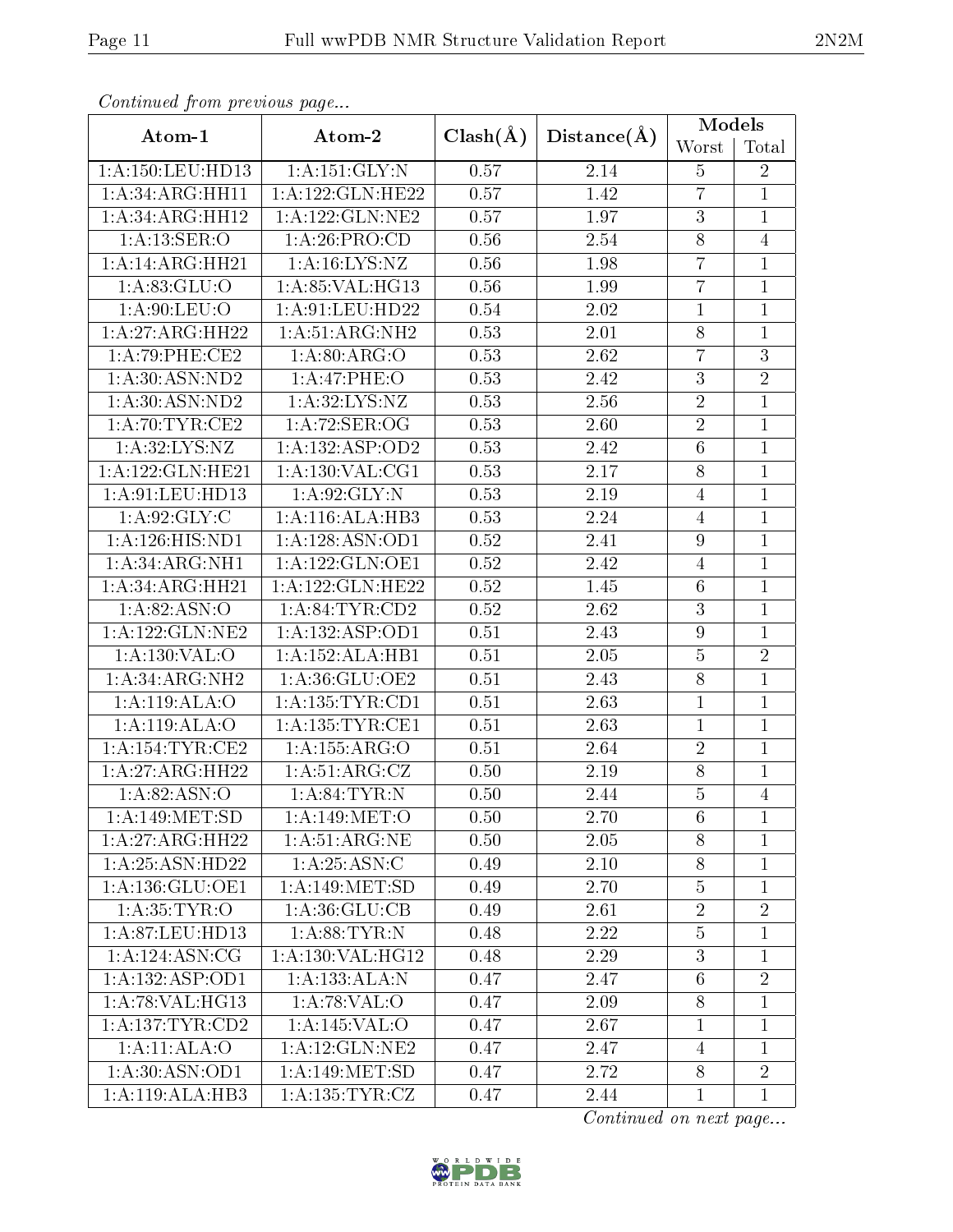| Continuea from previous page        |                     |              |             | Models           |                |
|-------------------------------------|---------------------|--------------|-------------|------------------|----------------|
| Atom-1                              | Atom-2              | $Clash(\AA)$ | Distance(A) | Worst            | Total          |
| 1: A:78: VAL:HG22                   | 1: A:88:TYR:CB      | 0.47         | 2.39        | 3                | 3              |
| 1:A:11:ALA:HB2                      | 1: A:30: ASN: HB2   | 0.47         | 1.87        | $\overline{7}$   | $\overline{2}$ |
| 1: A: 121: LEU: HD12                | 1: A: 121: LEU: O   | 0.47         | 2.09        | $6\,$            | $\mathbf 1$    |
| 1:A:81:ILE:HD11                     | 1:A:87:LEU:HB2      | 0.47         | 1.86        | $\mathbf{1}$     | $\overline{3}$ |
| 1: A:25: ASN:HD22                   | 1: A:26: PRO: N     | 0.47         | 2.08        | $8\,$            | $\mathbf{1}$   |
| 1: A:81: ILE: O                     | 1: A:82: ASN:CB     | 0.46         | 2.63        | $\overline{7}$   | $\mathbf{1}$   |
| 1: A:25: ASN:C                      | 1:A:25:ASN:ND2      | 0.46         | 2.68        | $8\,$            | $\mathbf{1}$   |
| 1: A:34: ARG: NH1                   | 1: A: 122: GLN: CD  | 0.46         | 2.69        | $\mathfrak{Z}$   | $\mathbf{1}$   |
| 1: A: 136: GLU:                     | 1:A:147:THR:N       | 0.46         | 2.49        | $\overline{4}$   | $\mathbf{1}$   |
| 1: A:30: ASN: CG                    | 1:A:149:MET:SD      | 0.46         | 2.94        | $\overline{2}$   | $\overline{4}$ |
| 1:A:121:LEU:HD12                    | 1:A:121:LEU:C       | 0.46         | 2.31        | $6\phantom{.}6$  | $\mathbf{1}$   |
| 1:A:51:ARG:CZ                       | 1: A:69: LYS: HZ3   | 0.46         | 2.24        | $6\phantom{.}6$  | $\mathbf{1}$   |
| 1:A:34:ARG:HH11                     | 1: A: 122: GLN: NE2 | 0.46         | 2.07        | $\overline{7}$   | $\mathbf{1}$   |
| 1: A:82: ASN: C                     | 1: A:84:TYR:H       | 0.46         | 2.14        | 3                | $\overline{4}$ |
| 1:A:114:SER:OG                      | 1:A:138:SER:OG      | 0.45         | 2.35        | $\overline{7}$   | $\overline{1}$ |
| 1:A:149:MET:N                       | 1:A:149:MET:SD      | 0.45         | 2.90        | $\overline{5}$   | $\mathbf{1}$   |
| 1:A:71:TYR:O                        | 1: A:95: HIS:O      | 0.45         | 2.35        | $\overline{7}$   | $\overline{2}$ |
| 1: A:88: TYR: CZ                    | 1:A:120:GLY:C       | 0.44         | 2.91        | $\overline{7}$   | $\overline{2}$ |
| 1: A:34: ARG:NH1                    | 1: A:88: TYR:OH     | 0.44         | 2.47        | $8\,$            | $\overline{1}$ |
| $1:A:126:HIS:\overline{\text{CE1}}$ | 1:A:128:ASN:ND2     | 0.44         | 2.85        | $\boldsymbol{9}$ | $\overline{1}$ |
| 1: A:88: TYR: OH                    | 1: A: 134: SER: OG  | 0.44         | 2.36        | $\mathbf{1}$     | $\overline{2}$ |
| 1:A:126:HIS:ND1                     | 1: A:128: ASN:CG    | 0.44         | 2.71        | $\boldsymbol{9}$ | $\mathbf{1}$   |
| 1:A:126:HIS:O                       | 1:A:129:PHE:O       | 0.44         | 2.36        | $6\phantom{.}6$  | $\overline{3}$ |
| 1:A:93:ALA:CB                       | 1:A:114:SER:O       | 0.44         | 2.65        | $\sqrt{6}$       | $\mathbf{1}$   |
| 1: A:81: ILE: O                     | 1:A:82:ASN:OD1      | 0.44         | 2.36        | $\overline{7}$   | $\mathbf{1}$   |
| 1:A:124:ASN:OD1                     | 1:A:126:HIS:O       | 0.44         | 2.35        | 10               | $\overline{3}$ |
| 1: A: 136: GLU: N                   | 1:A:136:GLU:OE1     | 0.44         | 2.50        | $\overline{5}$   | $\mathbf{1}$   |
| 1:A:27:ARG:CZ                       | 1: A:51: ARG:HE     | 0.44         | 2.25        | $\overline{8}$   | $\overline{1}$ |
| 1: A:82: ASN: C                     | 1: A:84:TYR:N       | 0.43         | 2.71        | 3                | $\mathbf{1}$   |
| 1: A:30: ASN:HD22                   | 1:A:48:ALA:HB2      | 0.43         | 1.72        | $\mathbf{1}$     | $\mathbf{1}$   |
| 1: A:30: ASN:OD1                    | 1:A:47:PHE:O        | 0.43         | 2.36        | 9                | 3              |
| 1: A:82: ASN:O                      | 1:A:83:GLU:CB       | 0.43         | 2.65        | 8                | $\mathbf 1$    |
| 1: A:74:THR:HG21                    | 1:A:90:LEU:HD23     | 0.43         | 1.90        | $\overline{4}$   | $\mathbf{1}$   |
| 1:A:81:ILE:HB                       | 1: A:85: VAL:HG13   | 0.43         | 1.90        | $\boldsymbol{9}$ | $\mathbf{1}$   |
| 1:A:14:ARG:N                        | 1: A:146: GLY:O     | 0.42         | 2.52        | $\mathbf{1}$     | $\mathbf{1}$   |
| 1:A:26:PRO:CB                       | 1:A:52:ARG:HH21     | 0.42         | 2.26        | $8\,$            | $\mathbf{1}$   |
| 1: A:32: LYS: CD                    | 1: A:46: SER:OG     | 0.42         | 2.67        | $\bf 5$          | $\mathbf{1}$   |
| 1: A: 121: LEU: O                   | 1:A:132:ASP:OD1     | 0.42         | 2.37        | $6\phantom{.}6$  | $\mathbf{1}$   |
| 1: A: 121: LEU: CD1                 | 1: A:123: PHE:CE2   | 0.42         | 3.02        | 9                | $\mathbf{1}$   |
| 1:A:14:ARG:HH21                     | 1:A:16:LYS:HZ1      | 0.42         | 1.56        | $\overline{7}$   | $\mathbf{1}$   |
| 1:A:12:GLN:OE1                      | 1:A:12:GLN:N        | 0.42         | 2.52        | 5                | $\mathbf{1}$   |

Continued from previous page.

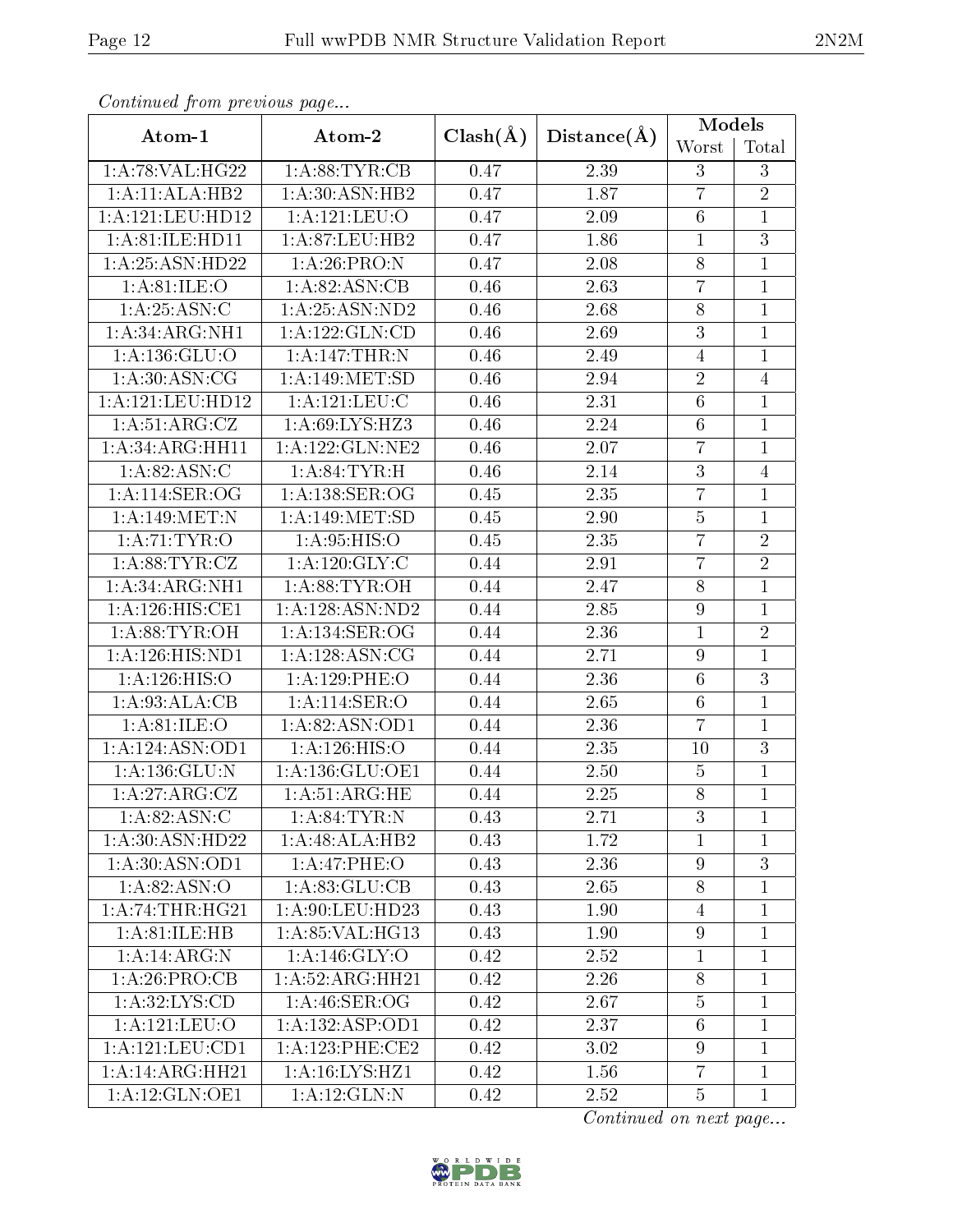| Atom-1              | Atom-2            | $Clash(\AA)$ | Distance(A) | Models                      |       |
|---------------------|-------------------|--------------|-------------|-----------------------------|-------|
|                     |                   |              |             | Worst                       | Total |
| 1: A:82: ASN:OD1    | 1:A:85:VAL:CG1    | 0.41         | 2.68        |                             |       |
| 1: A:149: MET:SD    | 1: A:149:MET:C    | 0.41         | 2.99        | 6                           |       |
| 1: A:81:ILE:HB      | 1: A:85: VAL:HG23 | 0.41         | 1.91        | 7                           | 1     |
| 1: A:78: VAL:CG1    | 1: A:86: SER:OG   | 0.41         | 2.69        | 4                           |       |
| 1: A: 13: SER: OG   | 1: A:145: VAL:CG1 | 0.41         | 2.69        | 6                           | 1     |
| 1:A:15:VAL:CG2      | 1:A:52:ARG:NH2    | 0.41         | 2.84        | 3                           | 1     |
| 1: A:90: LEU: HD11  | 1:A:134:SER:HB3   | 0.41         | 1.93        | 6                           |       |
| 1:A:134:SER:OG      | 1: A:149: MET:CE  | 0.41         | 2.69        | 10                          | 1     |
| 1: A: 130: VAL:HG12 | 1: A: 153: GLY: O | 0.40         | 2.16        | $\mathcal{D}_{\mathcal{L}}$ |       |
| 1:A:28:GLY:HA3      | 1: A:50:THR:HG22  | 0.40         | 1.93        | 3                           | 1     |
| 1:A:42:GLY:H        | 1: A:78: VAL:HG13 | 0.40         | 1.76        | 8                           |       |
| 1:A:149:MET:SD      | 1: A:149:MET:N    | 0.40         | 2.94        | 9                           |       |

Continued from previous page...

# 6.3 Torsion angles (i)

#### 6.3.1 Protein backbone  $(i)$

In the following table, the Percentiles column shows the percent Ramachandran outliers of the chain as a percentile score with respect to all PDB entries followed by that with respect to all NMR entries. The Analysed column shows the number of residues for which the backbone conformation was analysed and the total number of residues.

| Mol | Chain | Analysed       | Favoured            | Allowed                                      | Outliers | Percentiles |
|-----|-------|----------------|---------------------|----------------------------------------------|----------|-------------|
|     |       | 104/156(67%)   | $102\pm1(98\pm1\%)$ | $2\pm1(2\pm1\%)$ 0 $\pm$ 0 (0 $\pm$ 0 $\%$ ) |          | 82 <br>50   |
| All | All   | 1040/1560(67%) | 1017 (98%)          | $21(2\%)$                                    | $2(0\%)$ | 82<br>50    |

All 2 unique Ramachandran outliers are listed below. They are sorted by the frequency of occurrence in the ensemble.

|  |      | Mol   Chain   Res   Type   Models (Total) |
|--|------|-------------------------------------------|
|  | -GLU |                                           |
|  |      |                                           |

#### 6.3.2 Protein sidechains  $\hat{1}$

In the following table, the Percentiles column shows the percent sidechain outliers of the chain as a percentile score with respect to all PDB entries followed by that with respect to all NMR entries. The Analysed column shows the number of residues for which the sidechain conformation was analysed and the total number of residues.

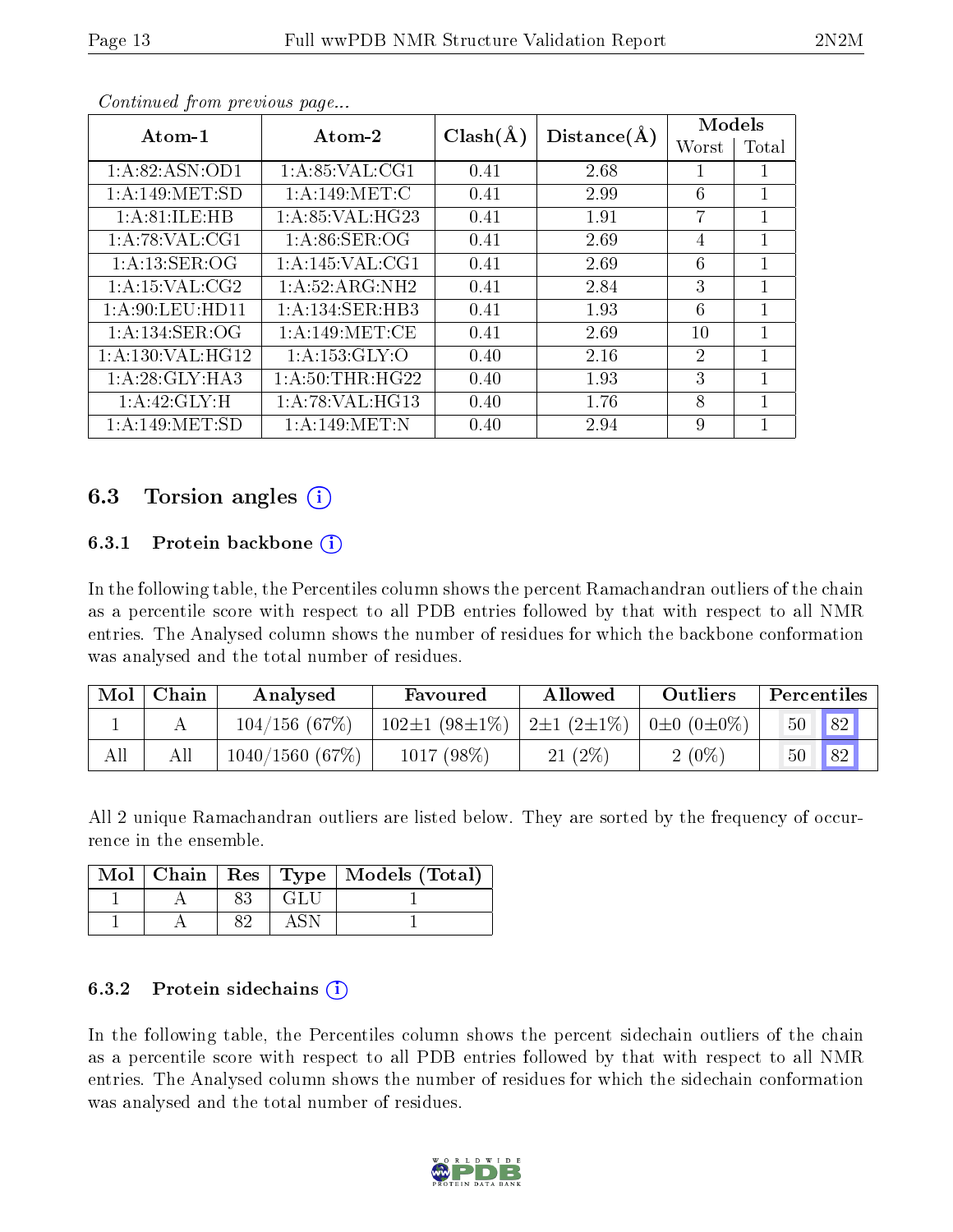| $\text{Mol}$ | Chain | Analysed      | Rotameric                      | <b>Outliers</b> | Percentiles     |                   |
|--------------|-------|---------------|--------------------------------|-----------------|-----------------|-------------------|
|              |       | 82/127(65%)   | $80\pm1(98\pm1\%)$ 2±1 (2±1\%) |                 | 56 <sup>°</sup> | $\blacksquare$ 93 |
| All          |       | 820/1270(65%) | 803 (98\%)                     | $17(2\%)$       | $56-$           | $\vert$ 93        |

All 10 unique residues with a non-rotameric sidechain are listed below. They are sorted by the frequency of occurrence in the ensemble.

| Mol | Chain | Res | <b>Type</b> | Models (Total) |
|-----|-------|-----|-------------|----------------|
|     | А     | 121 | LEU         | 5              |
| 1   |       | 87  | LEU         | 2              |
| 1   | А     | 91  | LEU         | $\overline{2}$ |
|     | А     | 150 | LEU         | $\overline{2}$ |
| 1   | А     | 132 | $\rm{ASP}$  |                |
| 1   | А     | 25  | <b>ASN</b>  | 1              |
| 1   | А     | 149 | MET         |                |
| 1   | А     | 52  | $\rm{ARG}$  |                |
| 1   | А     | 129 | PHE         |                |
|     |       | 14  | ${\rm ARG}$ |                |

#### 6.3.3 RNA (i)

There are no RNA molecules in this entry.

## 6.4 Non-standard residues in protein, DNA, RNA chains (i)

There are no non-standard protein/DNA/RNA residues in this entry.

## 6.5 Carbohydrates  $(i)$

There are no carbohydrates in this entry.

## 6.6 Ligand geometry  $(i)$

There are no ligands in this entry.

## 6.7 [O](https://www.wwpdb.org/validation/2017/NMRValidationReportHelp#nonstandard_residues_and_ligands)ther polymers  $(i)$

There are no such molecules in this entry.

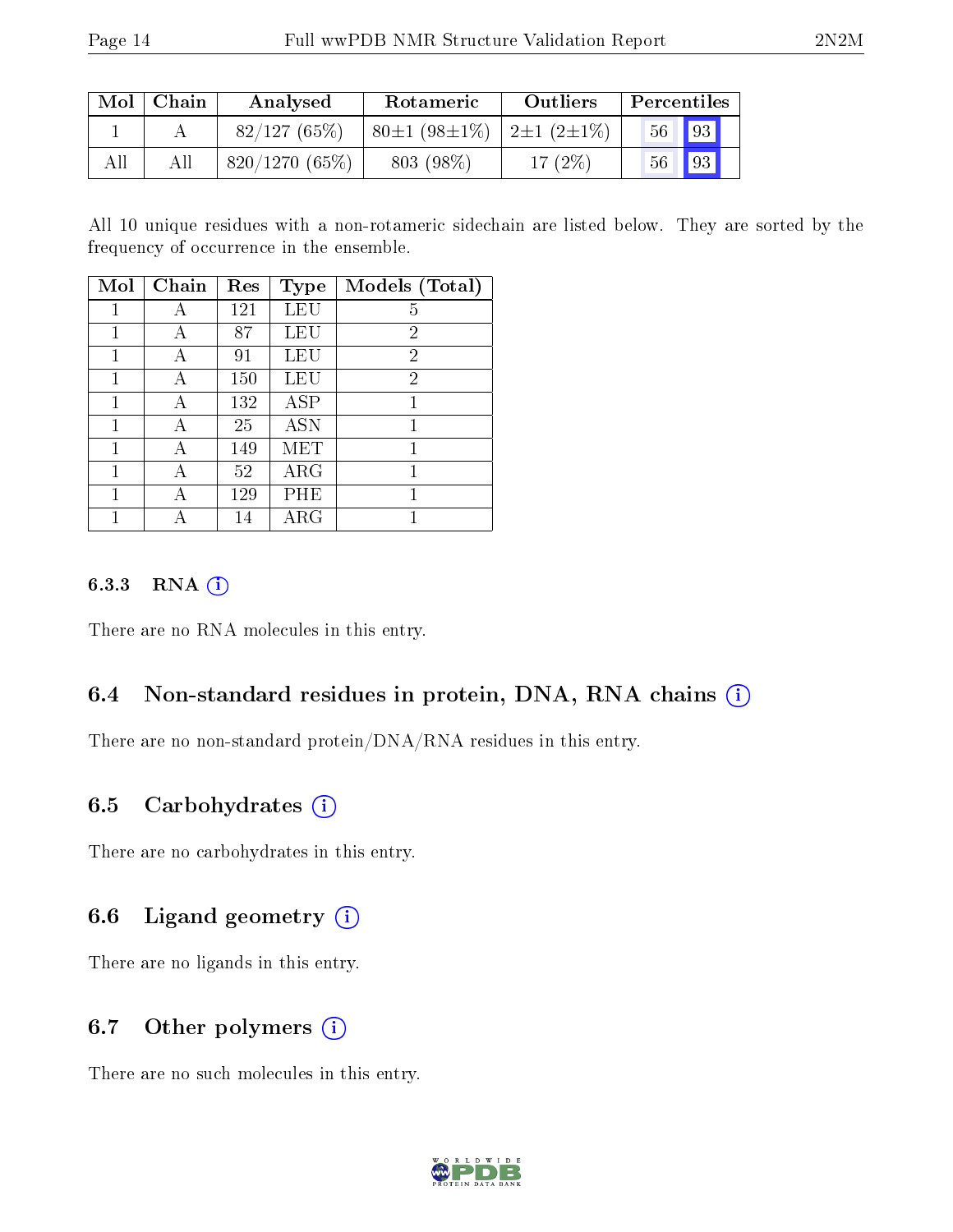# 6.8 Polymer linkage issues (i)

There are no chain breaks in this entry.

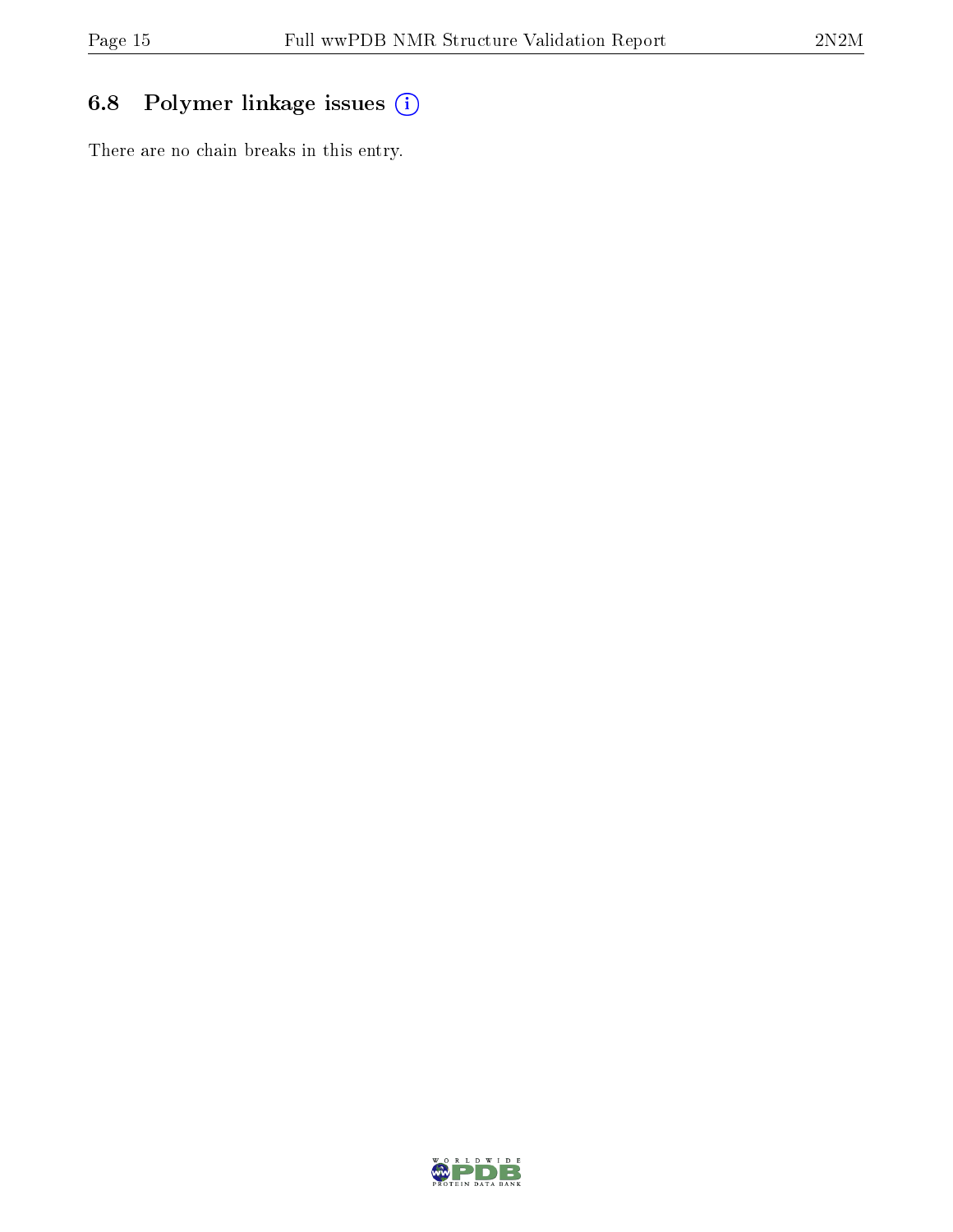# <span id="page-15-0"></span>7 Chemical shift validation  $\left( \begin{array}{c} \overline{1} \end{array} \right)$

The completeness of assignment taking into account all chemical shift lists is 30% for the welldefined parts and  $30\%$  for the entire structure.

# 7.1 Chemical shift list 1

File name: input\_cs.cif

Chemical shift list name: assigned\_chem\_shift\_list

# 7.1.1 Bookkeeping (i)

The following table shows the results of parsing the chemical shift list and reports the number of nuclei with statistically unusual chemical shifts.

| Total number of shifts                  | 572 |
|-----------------------------------------|-----|
| Number of shifts mapped to atoms        | 572 |
| Number of unparsed shifts               |     |
| Number of shifts with mapping errors    |     |
| Number of shifts with mapping warnings  |     |
| Number of shift outliers (ShiftChecker) |     |

## 7.1.2 Chemical shift referencing  $(i)$

The following table shows the suggested chemical shift referencing corrections.

| <b>Nucleus</b>        |     | # values   Correction $\pm$ precision, ppm | Suggested action         |
|-----------------------|-----|--------------------------------------------|--------------------------|
| $^{13}$ C $_{\alpha}$ | 150 | $0.38 \pm 0.12$                            | None needed $(0.5 ppm)$  |
| ${}^{13}C_{\beta}$    | 130 | $-0.57 \pm 0.26$                           | Should be applied        |
| $13\text{C}$          |     |                                            | None (insufficient data) |
| 15 <sub>N</sub>       | 146 | $-0.34 \pm 0.44$                           | None needed $(0.5 ppm)$  |

## 7.1.3 Completeness of resonance assignments  $(i)$

The following table shows the completeness of the chemical shift assignments for the well-defined regions of the structure. The overall completeness is 30%, i.e. 382 atoms were assigned a chemical shift out of a possible 1279. 0 out of 14 assigned methyl groups (LEU and VAL) were assigned stereospecifically.

|           | Total           | $^1\mathbf{H}$ | $13\Omega$                               | 15 N        |
|-----------|-----------------|----------------|------------------------------------------|-------------|
| Backbone  | $295/512(58\%)$ | 97/204(48%)    | $\mid$ 101/208 (49%) $\mid$ 97/100 (97%) |             |
| Sidechain | 87/597(15%)     | $0/355(0\%)$   | $87/208$ (42\%)                          | $0/34(0\%)$ |

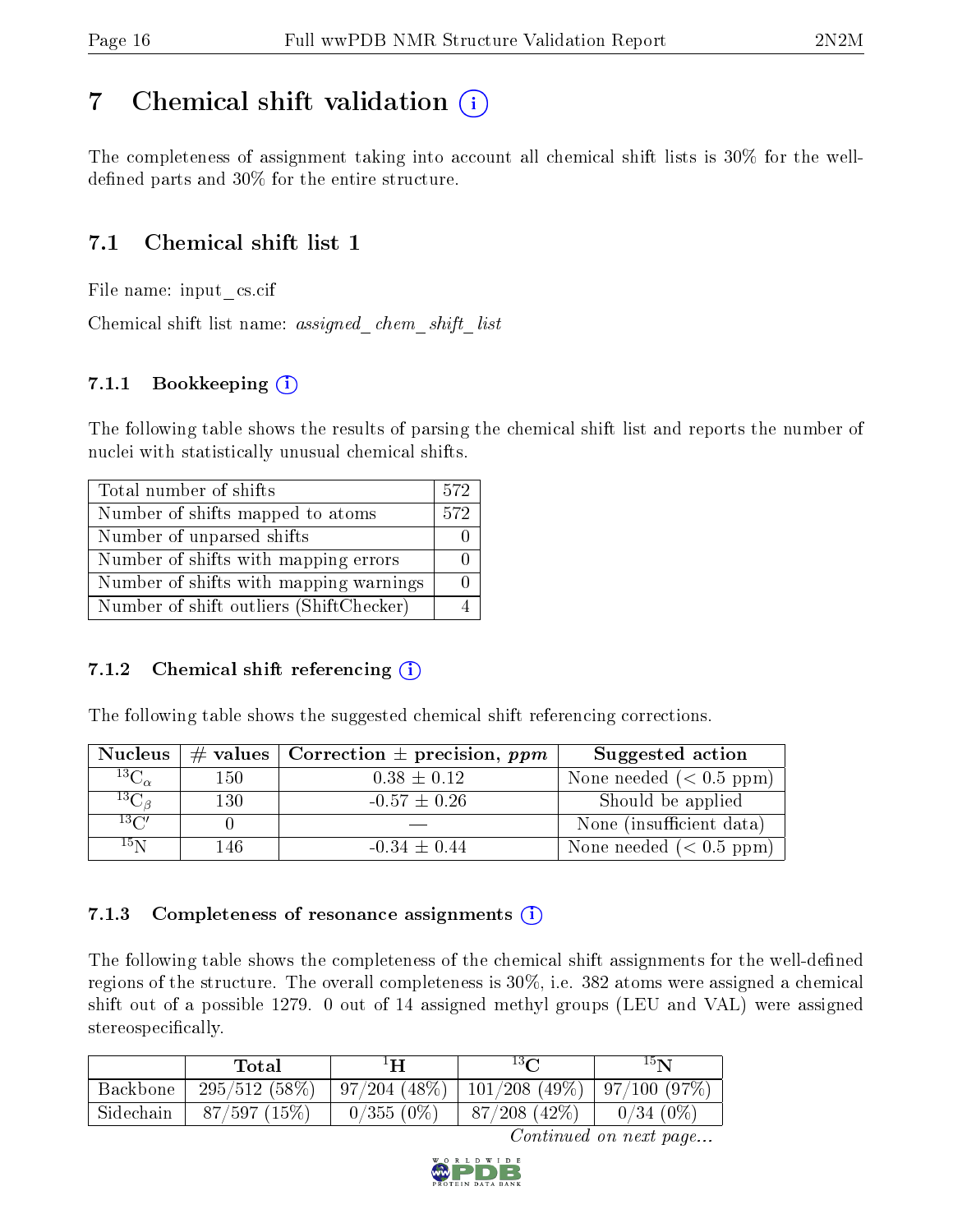| <i>Continued from previous page</i> |  |  |
|-------------------------------------|--|--|

|          | $\rm Total$       | $1\mathbf{H}$ | $13\Omega$                       | $15\mathbf{N}$ |
|----------|-------------------|---------------|----------------------------------|----------------|
| Aromatic | $0/170(0\%)$      | $0/88(0\%)$   | 0/77(0%)                         | $0/5(0\%)$     |
| Overall  | $382/1279$ (30\%) | 97/647(15%)   | $188/493$ (38\%)   97/139 (70\%) |                |

The following table shows the completeness of the chemical shift assignments for the full structure. The overall completeness is 30%, i.e. 572 atoms were assigned a chemical shift out of a possible 1908. 0 out of 19 assigned methyl groups (LEU and VAL) were assigned stereospecifically.

|           | Total             | ŦН              | $^{13}$ $\Omega$ | 15 <sub>N</sub> |
|-----------|-------------------|-----------------|------------------|-----------------|
| Backbone  | 442/772(57%)      | 146/308(47%)    | $150/312$ (48\%) | $146/152(96\%)$ |
| Sidechain | 130/892(15%)      | $0/528(0\%)$    | $130/318$ (41\%) | $0/46(0\%)$     |
| Aromatic  | $0/244~(0\%)$     | $0/128(0\%)$    | $0/110(0\%)$     | $0/6$ (0\%)     |
| Overall   | $572/1908$ (30\%) | $146/964$ (15%) | $280/740(38\%)$  | 146/204(72%)    |

## 7.1.4 Statistically unusual chemical shifts  $(i)$

The following table lists the statistically unusual chemical shifts. These are statistical measures, and large deviations from the mean do not necessarily imply incorrect assignments. Molecules containing paramagnetic centres or hemes are expected to give rise to anomalous chemical shifts.

| Mol | Chain | $\operatorname{Res}$ | Type <sub>1</sub> | Atom | $\perp$ Shift, ppm | $\pm$ Expected range, $ppm$ | Z-score |
|-----|-------|----------------------|-------------------|------|--------------------|-----------------------------|---------|
|     |       | 67                   | 4 SP              | CΒ   | 29.87              | $49.06 - 32.66$             | $-6.7$  |
|     |       | 108                  | GLU-              | CВ   | 40.88              | $38.65 - 21.35$             | 6.3     |
|     |       | 10                   |                   |      | 40.94              | $39.81 - 21.51$             | 5.6     |
|     |       | 54                   | PHE.              | CR   | 29.22              | $50.37 - 29.47$             | -5.     |

## 7.1.5 Random Coil Index  $(RCI)$  plots  $(i)$

The image below reports *random coil index* values for the protein chains in the structure. The height of each bar gives a probability of a given residue to be disordered, as predicted from the available chemical shifts and the amino acid sequence. A value above 0.2 is an indication of signicant predicted disorder. The colour of the bar shows whether the residue is in the welldefined core (black) or in the ill-defined residue ranges (cyan), as described in section 2 on ensemble composition.

Random coil index (RCI) for chain A: